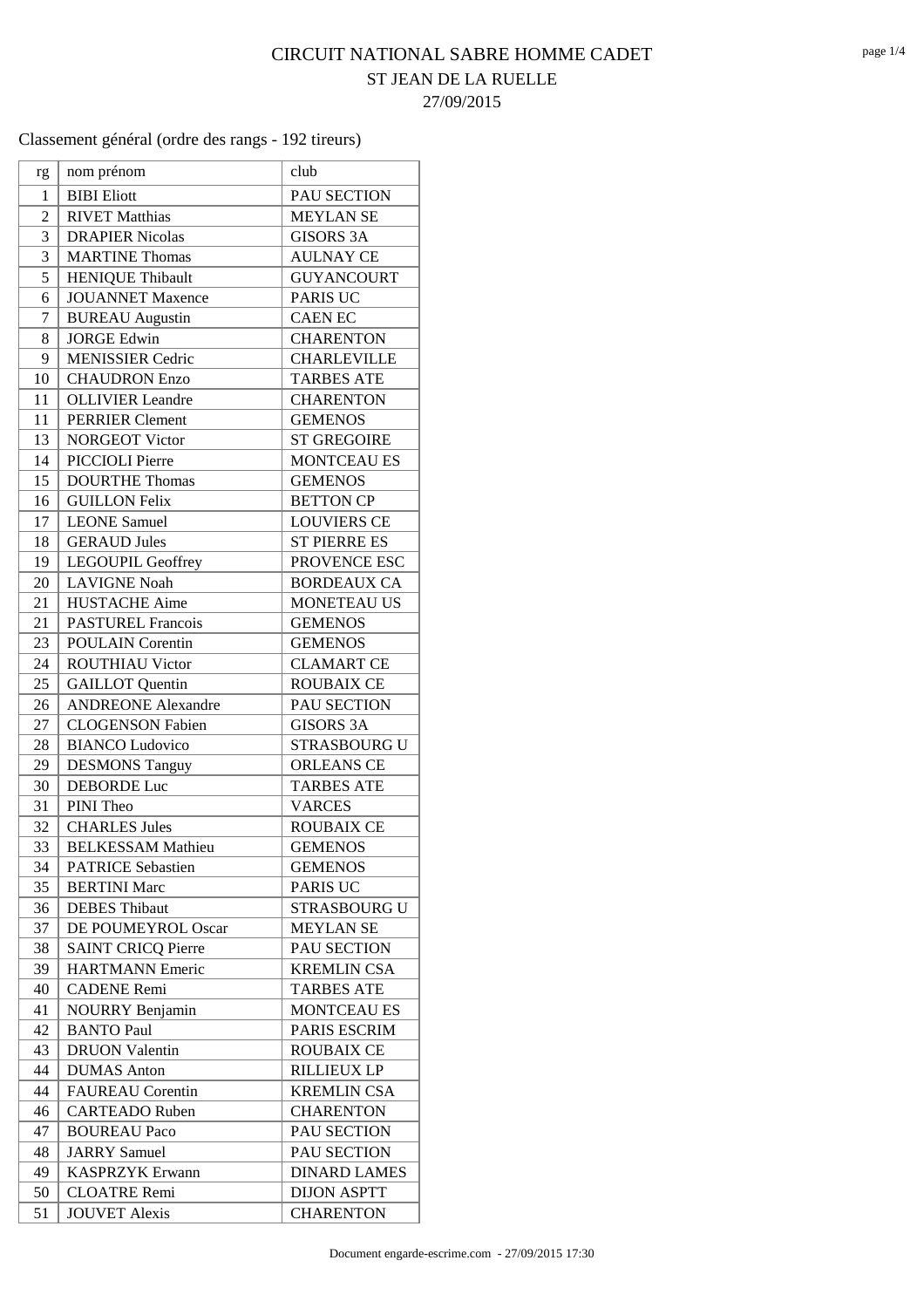| rg       | nom prénom                                    | club                                  |
|----------|-----------------------------------------------|---------------------------------------|
| 52       | FLABEAU CAVAILLER Arnau                       | <b>CERGY CE</b>                       |
| 52       | PIERRE Kylian                                 | <b>DINARD LAMES</b>                   |
| 54       | <b>LAPEYRE Jean Baptiste</b>                  | <b>MEYLAN SE</b>                      |
| 55       | <b>DENET Nicolas</b>                          | <b>ST PIERRE CH</b>                   |
| 56       | <b>POGU</b> Antoine                           | <b>TARBES ATE</b>                     |
| 57       | <b>MARTIN Paul</b>                            | <b>CHATOU</b>                         |
| 58       | <b>BUFFET Audran</b>                          | <b>ANGERS SCO</b>                     |
| 59       | <b>DIRIDOLLOU Hugo</b>                        | PAU SECTION                           |
| 60       | <b>DEBERGUE Dorian</b>                        | <b>TARBES ATE</b>                     |
| 61       | <b>HURAUT Martin</b>                          | <b>CREST LIVRON</b>                   |
| 62       | <b>FERAUD Thomas</b>                          | <b>MEYLAN SE</b>                      |
| 63       | <b>VAN HOFFELEN Gabriel</b>                   | <b>ANTIBES</b>                        |
| 64       | <b>TISSIER Gregoire</b>                       | <b>MAISONS ALF</b>                    |
| 65       | <b>SANS Oscar</b>                             | <b>TARBES ATE</b>                     |
| 66       | <b>REBOUL Florestan</b>                       | <b>CHARENTON</b>                      |
| 67       | <b>CHARTIER Nicolas</b>                       | <b>GIF SUR YVET</b>                   |
| 68       | <b>DEL MONACO Arthur</b>                      | <b>CREST LIVRON</b>                   |
| 69       | <b>DELOFFRE Virgile</b>                       | <b>WATTRELOS CE</b>                   |
| 70       | <b>SCHWEITZER Thibault</b>                    | <b>E3F MOSELLE</b>                    |
| 71       | <b>CROS</b> Baptiste                          | <b>ORLEANS CE</b>                     |
| 72       | DEMEESTER-- BERNAMONT                         | <b>LILLE VAUBAN</b>                   |
| 73       | <b>CHATAIGNON Yohan</b>                       | <b>AULNAY CE</b>                      |
| 74       | <b>SCHICKELE Florian</b>                      | <b>TARBES ATE</b>                     |
| 75       | <b>BIDAULT</b> Gregoire                       | <b>ORLEANS CE</b>                     |
| 76       | <b>NOURRY Axel</b>                            | NICE OGC                              |
| 77       | <b>MONTES DE OCA Arman</b>                    | <b>PARIS ESCRIM</b>                   |
| 78       | <b>CHARPENTIER Thomas</b>                     | <b>AULNAY CE</b>                      |
| 79       | <b>BULTEAU Jules</b>                          | <b>ANGERS SCO</b>                     |
| 80       | <b>BONHOURE Timothe</b>                       | <b>GIF SUR YVET</b>                   |
| 81       | <b>KULESZA Hugo</b>                           | <b>KREMLIN CSA</b>                    |
| 82       | <b>DIASCORN Nathan</b>                        | <b>BETTON CP</b>                      |
| 83       | <b>GIRARD</b> Noe                             | <b>MAUREPAS MD</b>                    |
| 84       | <b>DECOEUR Maxence</b>                        | <b>DIJON ASPTT</b>                    |
| 85       | <b>MARQUES Tom</b>                            | <b>LOUVIERS CE</b>                    |
| 86       | <b>GENESTE Leo</b>                            | PAU SECTION                           |
| 87       | <b>DACHINE Dimitri</b>                        | <b>PARIS UC</b>                       |
| 88       | <b>MAUMET</b> Leo                             | <b>MEYLAN SE</b>                      |
| 89       | <b>ROUQUETTE Merlin</b>                       | <b>MAI LAFFITTE</b>                   |
| 90       | <b>LEGRAND DROZ Natanael</b>                  | <b>BESANCON UC</b>                    |
| 91       | <b>LE ROUX Malo</b>                           | <b>BETTON CP</b>                      |
| 92       | <b>COUTIN Mikael</b>                          | <b>TOUL CE</b>                        |
| 93<br>94 | <b>PLACE Sebastien</b><br><b>CORSINI Tony</b> | <b>LYON CA</b><br><b>MAI LAFFITTE</b> |
| 94       | THIEBAUD Léo                                  | PERPIGNAN RO                          |
| 96       | <b>DRAPIER Sebastien</b>                      | <b>GISORS 3A</b>                      |
| 97       | <b>LORIAU Jules</b>                           | <b>PARIS UC</b>                       |
| 98       | <b>BOURGEOIS Tancrede</b>                     | PARIS ESCRIM                          |
| 99       | LE BRIZAUT Leopold                            | <b>NANTES ERNM</b>                    |
| 100      | <b>SEBBAR Franchesco</b>                      | <b>ORLEANS CE</b>                     |
| 101      | <b>PLOT</b> Emile                             | <b>SALON EC</b>                       |
| 102      | <b>DOUCET Hugo</b>                            | <b>BOURGES ESC</b>                    |
| 103      | <b>TAURUS Yanis</b>                           | <b>CLAMART CE</b>                     |
| 104      | <b>TISSIER Corentin</b>                       | <b>MAISONS ALF</b>                    |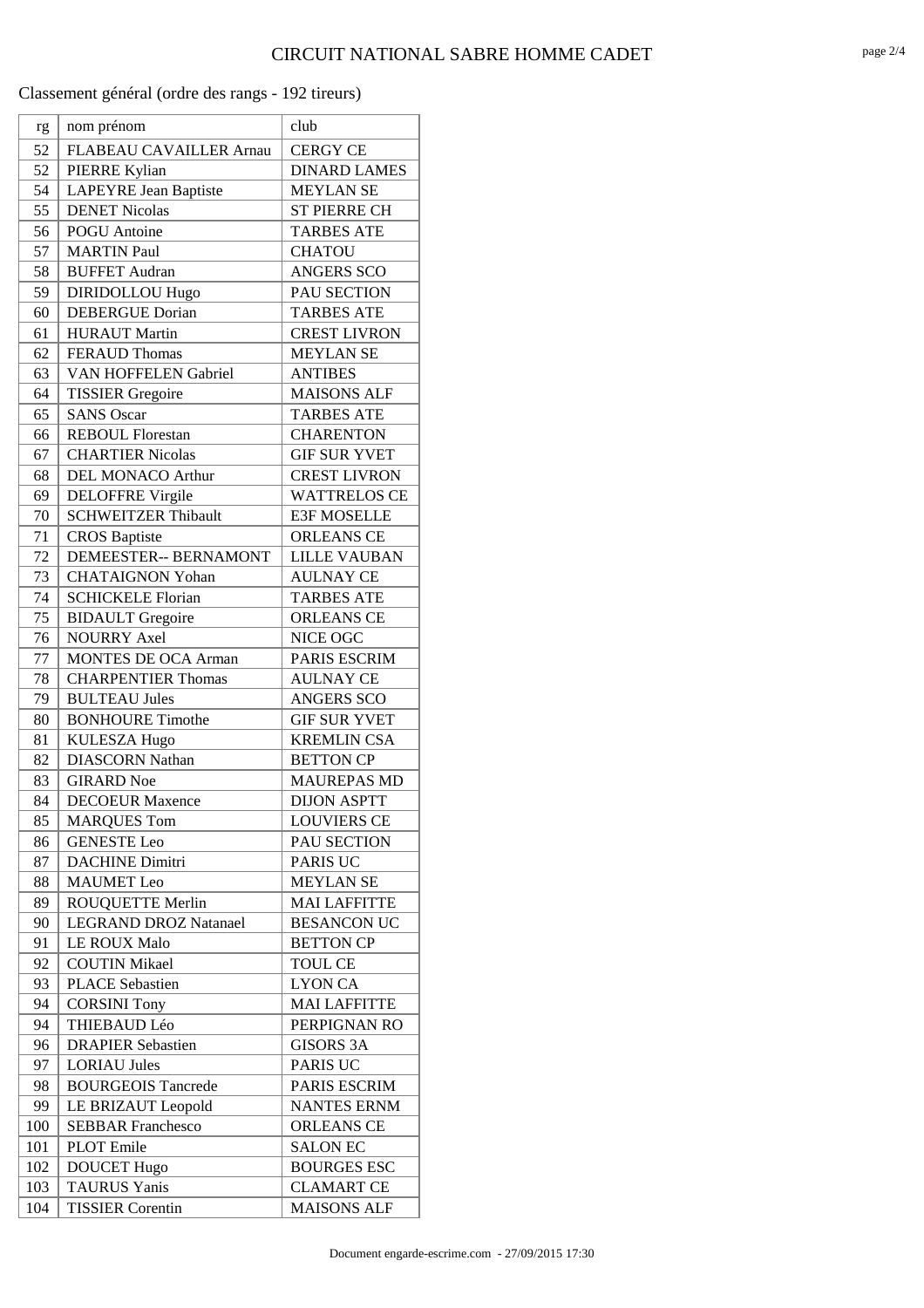| rg  | nom prénom                   | club                |
|-----|------------------------------|---------------------|
| 105 | <b>LEMAIRE Paul</b>          | <b>ROUBAIX CE</b>   |
| 106 | <b>VABE</b> Erwann           | <b>ST PIERRE ES</b> |
| 107 | <b>BRIAND Bastien</b>        | <b>DINARD LAMES</b> |
| 108 | <b>ESTRAMPES Timothe</b>     | <b>ANNECY</b>       |
| 109 | <b>RENAULT Mael</b>          | <b>ST BRIEUC</b>    |
| 110 | <b>REICHEN Tristan</b>       | <b>NANTES ERNM</b>  |
| 111 | PORTHA Xavier Jean           | <b>ST PIERRE ES</b> |
| 112 | <b>ESPINAS Thybaut</b>       | <b>CREST LIVRON</b> |
| 113 | <b>STACCHETTI Alexandre</b>  | <b>ANNECY</b>       |
| 114 | <b>LEMAIRE Romain</b>        | <b>WATTRELOS CE</b> |
| 115 | <b>GALLAY Antoine</b>        | <b>ANNECY</b>       |
| 116 | <b>ARMOUGOM Maxime</b>       | <b>STE MARIE</b>    |
| 117 | <b>COUVELARD Martin</b>      | <b>DUNKERQUE</b>    |
| 118 | <b>SCHNEIDER Maxime</b>      | <b>THIONVILLE</b>   |
| 119 | <b>STERCKX Martin</b>        | <b>MEYLAN SE</b>    |
| 120 | <b>SALLES Wilhelm</b>        | <b>LE MANS CE</b>   |
| 121 | <b>SANVOISIN Jeremy</b>      | <b>MONETEAU US</b>  |
| 122 | <b>HENRION Jules</b>         | <b>MAISONS ALF</b>  |
| 123 | <b>KLEIN Pierre</b>          | <b>GEMENOS</b>      |
| 123 | <b>NOVOSEL Josue</b>         | PROVENCE ESC        |
| 125 | <b>SCATTON Simon</b>         | <b>PARIS UC</b>     |
| 126 | <b>QUENTIN Raphaël</b>       | <b>ST QUENTIN</b>   |
| 127 | <b>BORDIER Max</b>           | <b>PARIS UC</b>     |
| 128 | <b>LATAPY Remi</b>           | <b>BORDEAUX CA</b>  |
| 129 | <b>DUVERE Robin</b>          | <b>AQUA FERRO</b>   |
| 130 | LE PAGE Hugo                 | <b>PARIS UC</b>     |
| 131 | <b>KEMLER</b> Gregoire       | <b>MAUREPAS MD</b>  |
| 132 | <b>ROGER Nils</b>            | <b>DINARD LAMES</b> |
| 132 | VAZ Adrien                   | <b>VARCES</b>       |
| 134 | DELEPLANQUE Baptiste         | <b>ROUBAIX CE</b>   |
| 135 | <b>DEBES</b> Gauthier        | STRASBOURG U        |
| 135 | <b>GUERRIERI Pierre Loup</b> | <b>ST QUENTIN</b>   |
| 137 | EL HORMI Jaouad              | <b>AULNAY CE</b>    |
| 138 | PLOYAERT Guillaume           | <b>WATTRELOS CE</b> |
| 139 | <b>SOUID Zakarya</b>         | <b>CHARENTON</b>    |
| 140 | <b>GAQUIERE Antonin</b>      | <b>ROUBAIX CE</b>   |
| 141 | <b>BARBIER Maxence</b>       | <b>TULLE CE</b>     |
| 142 | <b>HUIN Maxime</b>           | <b>BESANCON UC</b>  |
| 143 | <b>MORVAN Malo</b>           | <b>LE MANS CE</b>   |
| 144 | <b>RIANT</b> Pierre          | <b>DIJON ASPTT</b>  |
| 145 | <b>CAPUANO Hugo</b>          | <b>WATTRELOS CE</b> |
| 146 | <b>MANICI</b> Leo            | <b>QUETIGNY AS</b>  |
| 147 | <b>ALLAIRE Jules</b>         | <b>JOUE TOURS</b>   |
| 148 | <b>BERGER Félix</b>          | <b>AURILLAC CE</b>  |
| 149 | <b>CHARPENTIER Tanguy</b>    | <b>VERNON CE</b>    |
| 149 | <b>JESTIN Romain</b>         | <b>KREMLIN CSA</b>  |
| 151 | <b>GILLES Niels</b>          | <b>AQUA FERRO</b>   |
| 152 | DEVAUX Jonathan              | <b>MAUREPAS MD</b>  |
| 152 | <b>LANDI</b> Mathieu         | <b>CHATOU</b>       |
| 154 | <b>ZALUGAS Bastien</b>       | <b>CHARENTON</b>    |
| 155 | <b>DUFOUR Theophane</b>      | <b>DUNKERQUE</b>    |
| 156 | <b>PINSTON Antoine</b>       | <b>MEYLAN SE</b>    |
| 157 | GAUTHIER DETIVAUD Benja      | <b>ST GREGOIRE</b>  |